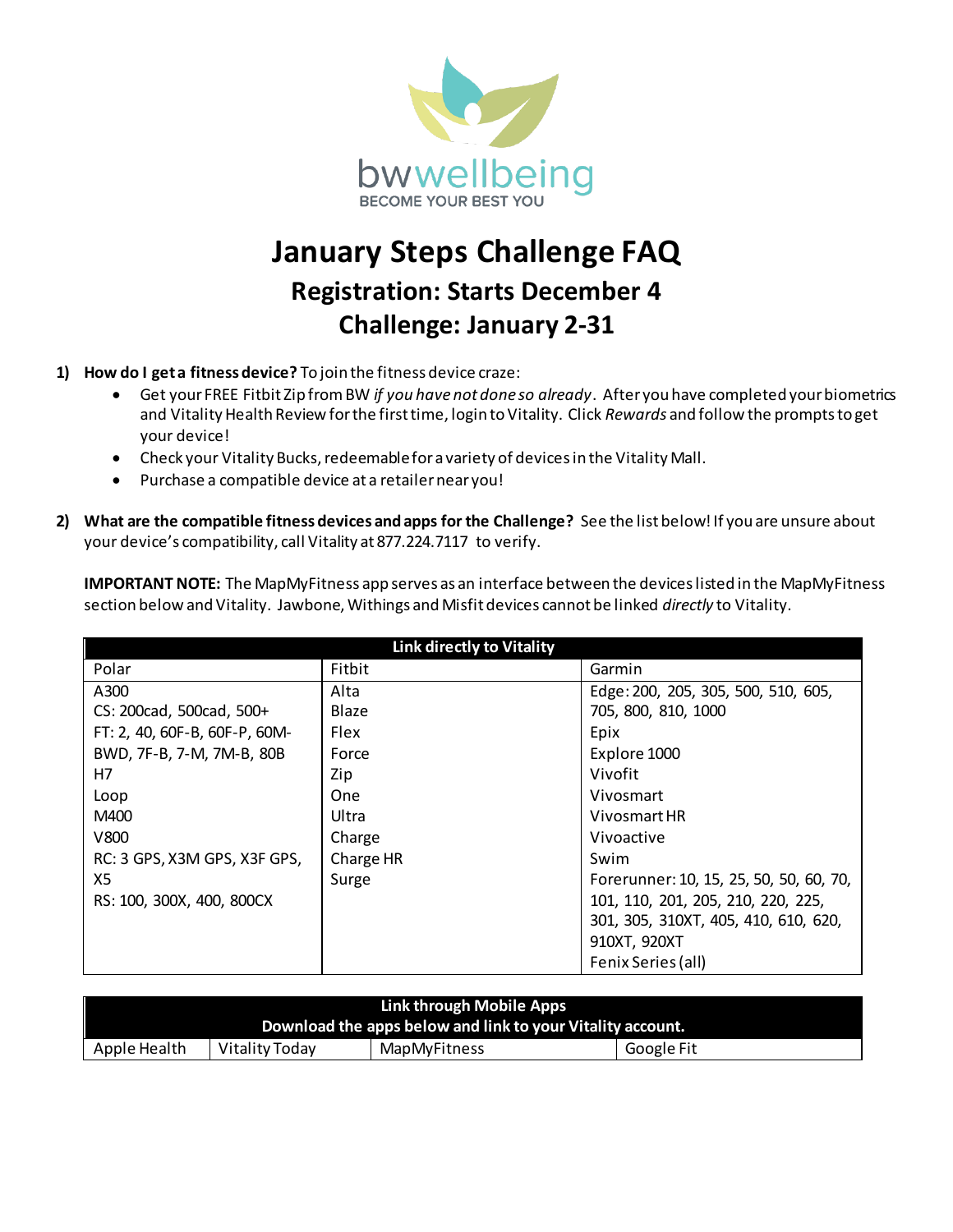| Link through MapMyFitness App                                                            |              |        |  |  |
|------------------------------------------------------------------------------------------|--------------|--------|--|--|
| Download the MapMyFitness App, link the app to Vitality, and link your device to the app |              |        |  |  |
| Jawbone                                                                                  | Withings     | Misfit |  |  |
| Up                                                                                       | Pulse        | Shine  |  |  |
| Up24                                                                                     | Activite     | Flash  |  |  |
| Up3                                                                                      | Activite Pop |        |  |  |
| <b>UpMove</b>                                                                            |              |        |  |  |

- **3) How do I link my fitness device to my Vitality account so that my steps count toward the Challenge?** Log in to Vitality and click on *Devices* from the *Manage Your Links* box on your homepage. Click on your fitness device for more information and follow the instructions!
- **4) I use multiple different fitness devices. If I accumulate steps on multiple devices in a day, will Vitality add all of them together?** Vitality's current system cannot apply multiple devices to a step total. The system records from the device that accumulates the greatest number of steps.
- **5) Do I need to upload my steps to Vitality manually?** Nope! All you have to do is link your fitness device to your Vitality account. Just make sure to sync your fitness device during the competition to have all of your steps accounted for and keep your team in the running!
- **6) How often will Vitality sync my steps with the Challenge Leaderboard?** Daily at approximately 10 AM Central, Vitality pulls each individual's steps into the Leaderboard from the prior day. In other words, updates are not live and you will see a delay in your total step count with just one update to the Leaderboard each day.
- **7) Can I join multiple teams?**No, each individual can participate on 1 team only.
- **8) Are spouses eligible to participate in the challenge?** YES! We are very excited to have spouses join in the fun! Spouses can register through their Vitality account and will participate with the team member's divisional team!
- **9) I work for BW Container Systems, but my office is in Hunt Valley. Which team am I on?** All associates are on their location's team. In other words, you would be on Team BWPS Hunt Valley. Because Design Group is spread across so many locations, Design Group professionals have been organized into regional teams!
- **10) I am a Design Group professional and I'm not sure of my region. Can you help?** E-mai[l bwwellbeing@barry](mailto:bwwellbeing@barry-wehmiller.com)[wehmiller.com](mailto:bwwellbeing@barry-wehmiller.com) and we will tell you!
- **11) I don't see my name on the Leaderboard – why not?** In order to be included on the Leaderboard (and eligible for an individual prize), you have to register for the challenge and agree to the Rules of the Road. Once you have completed both steps, you should see your name up there with the rest of your team members!
- **12) Can I still register once the challenge has begun?** Yes! Registration will be open through the last day of the challenge on January 31. Your step count will include all steps tracked and uploaded to Vitality since the start of the challenge. If you do not believe your step count is accurate, contact Vitality Customer Care at 877.224.7117.
- **13) What if I have newly joined the BW family and do not see an invitation to a challenge in my Vitality account?** If you were hired after November 28, you were not on the original file we uploaded for the Challenge. Assuming you establish your Vitality account and link your fitness device prior to the last day of registration, you can participate. Simply e-mai[l bwwellbeing@barry-wehmiller.com](mailto:bwwellbeing@barry-wehmiller.com)and we will send you an invitation.
- **14) What is the Vitality Today App and how do I get it?** Vitality Today is Vitality's smartphone app, which allows you to check in to local gyms, complete your VHR, sync steps recorded through Apple Health and complete your weekly